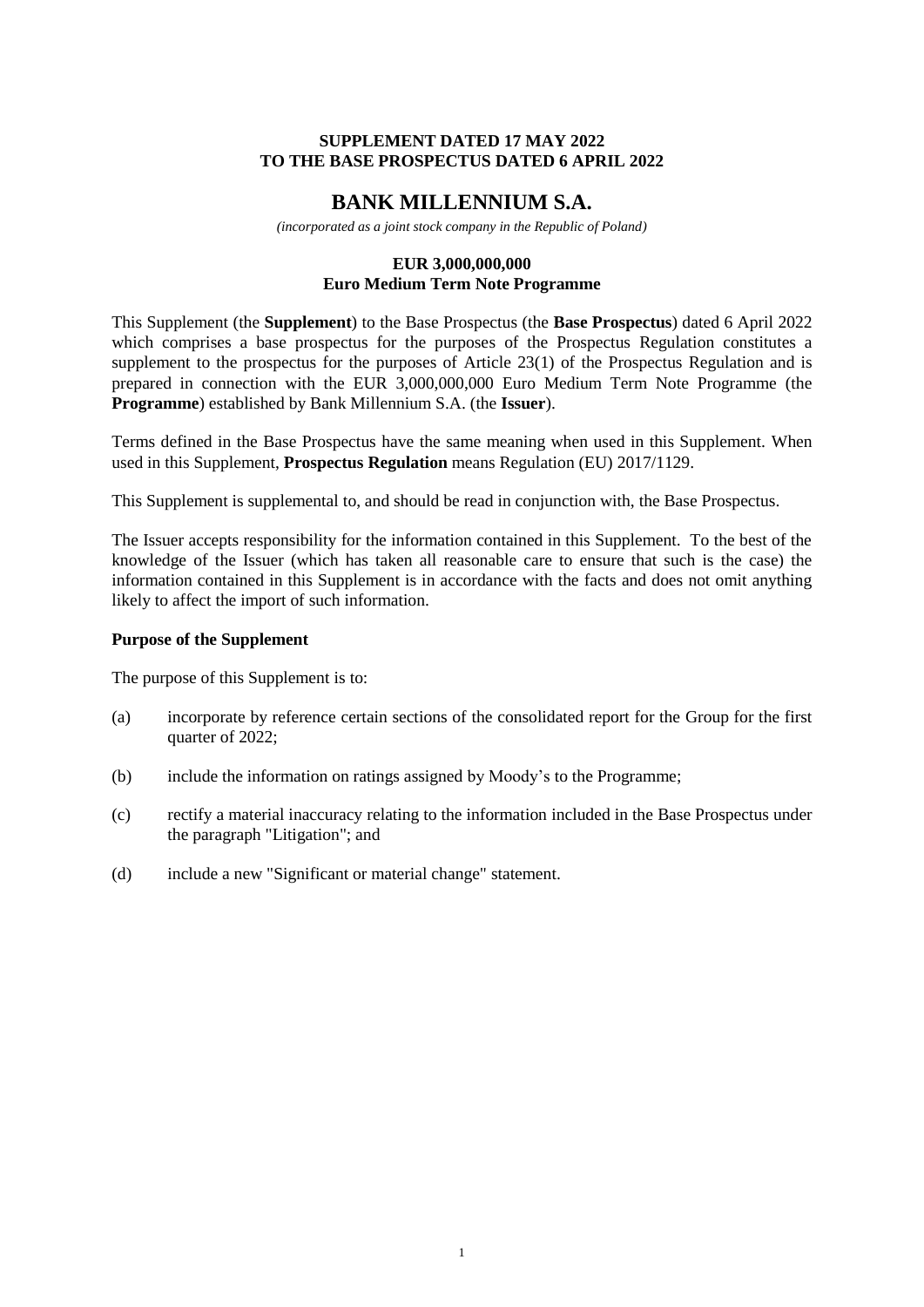### **AMENDMENTS OR ADDITIONS TO THE BASE PROSPECTUS**

With effect from the date of this Supplement, the information appearing in, or incorporated by reference into, the Base Prospectus shall be amended and/or supplemented in the manner described below.

### *Information incorporated by reference*

The following shall be added on page 45 of the Base Prospectus:

7. the consolidated report of the Group for the first quarter of 2022 which constitutes a free translation from the Polish version into the English language and can be viewed online at:

[https://www.bankmillennium.pl/documents/10184/30907463/MILLENNIUM\\_1Q2022\\_EN.p](https://www.bankmillennium.pl/documents/10184/30907463/MILLENNIUM_1Q2022_EN.pdf) [df](https://www.bankmillennium.pl/documents/10184/30907463/MILLENNIUM_1Q2022_EN.pdf)

- (a) "Information about the activity of Bank Millennium and Capital Group of Bank Millennium S.A. during 1Q22" (pages 2 to 27 inclusive); and
- (b) condensed interim consolidated financial statements of the Group for the three months ended 31 March 2022 (pages 29 to 100 inclusive), including:
	- (i) "General information about Issuer" (pages 31 to 32 inclusive);
	- (ii) "Introduction and accounting policy" (pages 33 to 34 inclusive);
	- (iii) "Consolidated financial data (Group)" (pages 35 to 41 inclusive);
	- (iv) "Notes to consolidated financial data" (pages 42 to 63 inclusive);
	- (v) "Changes in risk management process" (pages 64 to 73 inclusive);
	- (vi) "Operational segments" (pages 74 to 77 inclusive);
	- (vii) "Transactions with related entities" (pages 78 to 80 inclusive);
	- (viii) "Fair value" (pages 81 to 85 inclusive);
	- (ix) "Contingent liabilities and assets" (pages 86 to 90 inclusive);
	- (x) "Costs of provisions for legal risk related to foreign currency mortgage loans" (pages 91 to 96 inclusive); and
	- (xi) "Additional information" (pages 97 to 100 inclusive).

Any non-incorporated parts of a document referred to in this Supplement are either deemed not relevant for an investor or are otherwise covered elsewhere in this Supplement.

#### *Ratings*

The following shall be added after sixth paragraph on page (ii) of the cover of the Base Prospectus, in the section "Rating" on page 14 of the Base Prospectus and under the paragraph "Ratings" on page 132 of the Base Prospectus: